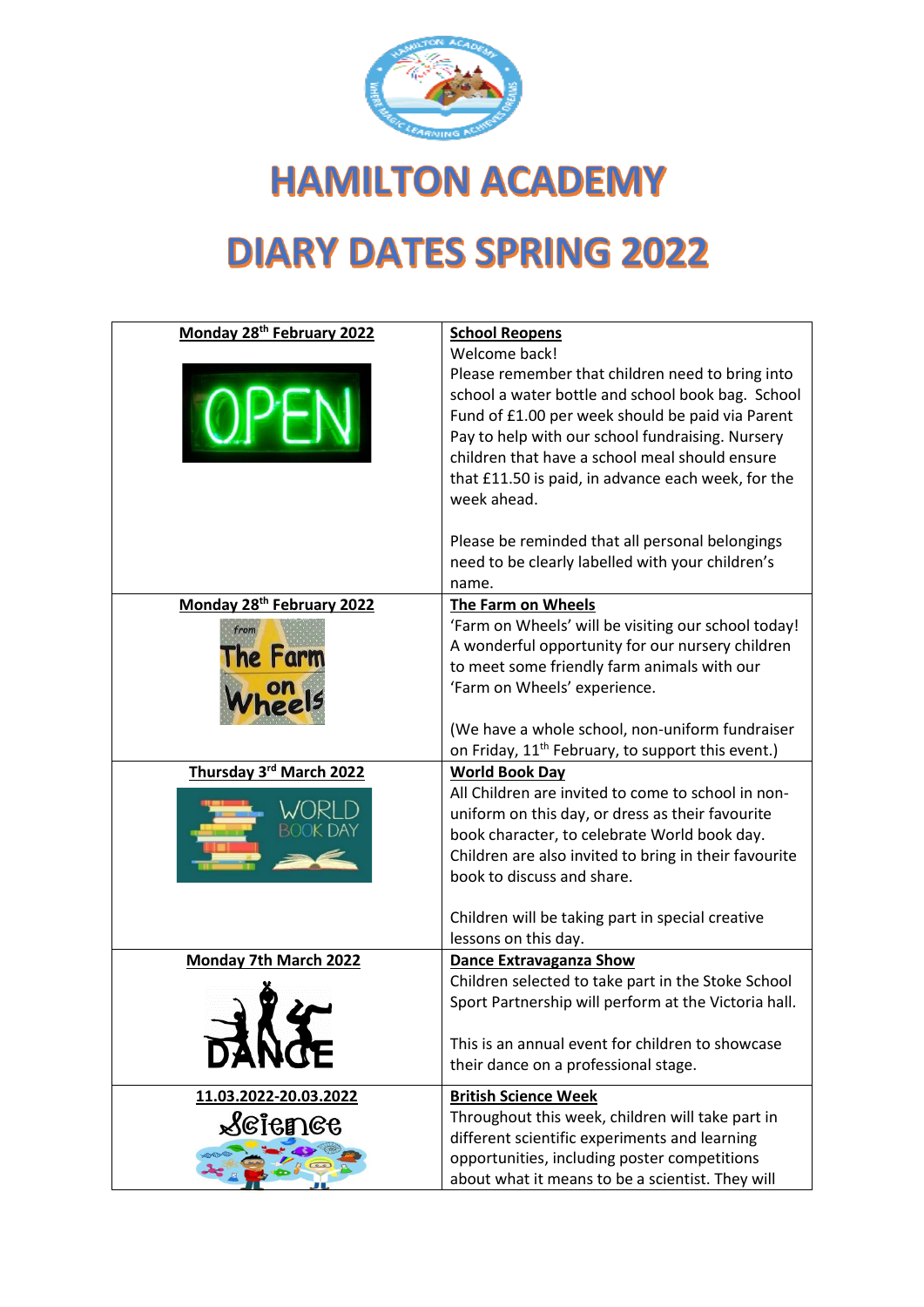|                                                                     | also talk about why scientists are important and<br>how they make a huge difference to the world<br>around us.<br>Our Science Week theme this year will be 'Growth'                                                                                                                                                                |
|---------------------------------------------------------------------|------------------------------------------------------------------------------------------------------------------------------------------------------------------------------------------------------------------------------------------------------------------------------------------------------------------------------------|
| Thursday 10 <sup>th</sup> March 2022<br><b>HEUMCO</b><br>$N_{A,GE}$ | <b>The 'Unconventional Menagerie' Visit</b><br>The 'Unconventional Menagerie' will be visiting<br>our reception, year 1 & year 2 children today.<br>Children will have the opportunity to meet some<br>exciting animals up close. They are going to have a<br>great day.<br>(We have a whole school, non-uniform fundraiser        |
|                                                                     | on Friday, 11 <sup>th</sup> February, to support this event.)                                                                                                                                                                                                                                                                      |
| Friday 11 <sup>th</sup> March 2022                                  | <b>Non Uniform Day Fundraiser</b><br>Children are invited to come to school in their own<br>clothes today. Please donate £1, via ParentPay. All<br>monies raised go towards wonderful enrichment<br>activities for the children, including the 'Farm on<br>Wheels' and the 'Unconventional Menagerie'                              |
| Thursday 17th March 2022<br>elles                                   | <b>Theatre Company in School.</b><br>All children will have the opportunity to<br>experience a theatre company visiting our<br>academy; further information to follow.                                                                                                                                                             |
| Friday 18th March 2022                                              | <b>Sports Relief</b><br>We will, once more, be asking children to come<br>into school wearing sports clothes. Children will be<br>taking part in sporting activities throughout the<br>day.<br>We ask for a £1 donation to sports relief, payable<br>via ParentPay. Thank you for your support.                                    |
| Friday 25th March 2022                                              | <b>Special Ladies Day</b><br>Nursery will be hosting a Special Ladies assembly.<br>This is the first opportunity for Nursery to perform<br>on the stage to an audience! We are hoping this<br>event will be in person, but will monitor the COVID<br>situation.<br>More information to follow on class Dojo nearer<br>to the time. |